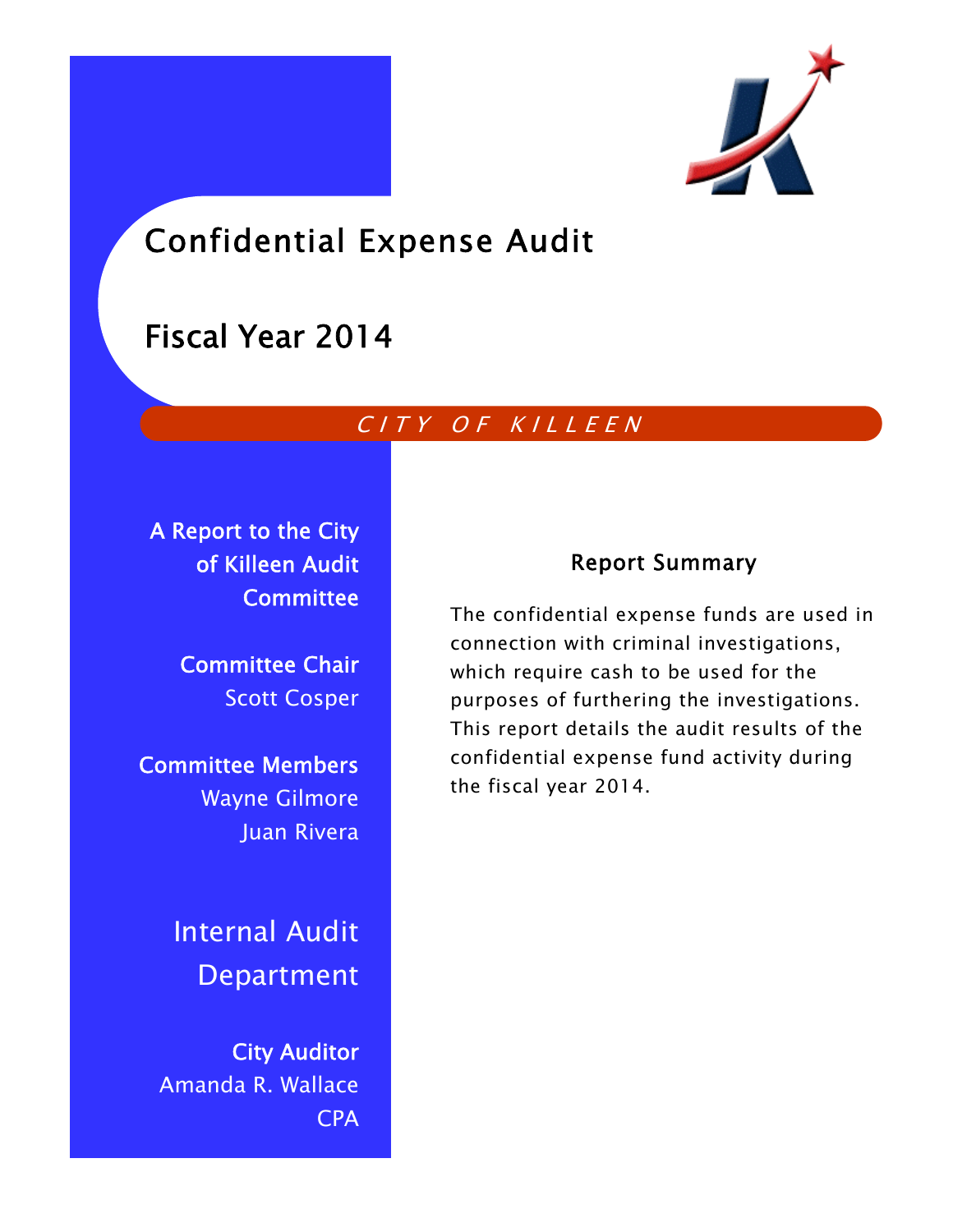### TABLE OF CONTENTS

| APPENDIX A: CURRENT STATUS OF PRIOR YEAR AUDIT COMMENTS 4 |  |
|-----------------------------------------------------------|--|

## GOVERNMENT AUDITING STANDARDS COMPLIANCE

This performance audit was conducted in accordance with Generally Accepted Government Auditing Standards. Those standards require that the audit be planned and performed to obtain sufficient, appropriate evidence to provide a reasonable basis for the findings and conclusions based on the audit objectives. I believe that the evidence obtained provides a reasonable basis for the findings and conclusions based on the audit objectives.

## AUDIT STAFF

j

Ĭ.

Amanda R. Wallace, CPA, City Auditor

Office of the City Auditor Killeen City Hall Phone: (254) 501-7685 Email: awallace@killeentexas.gov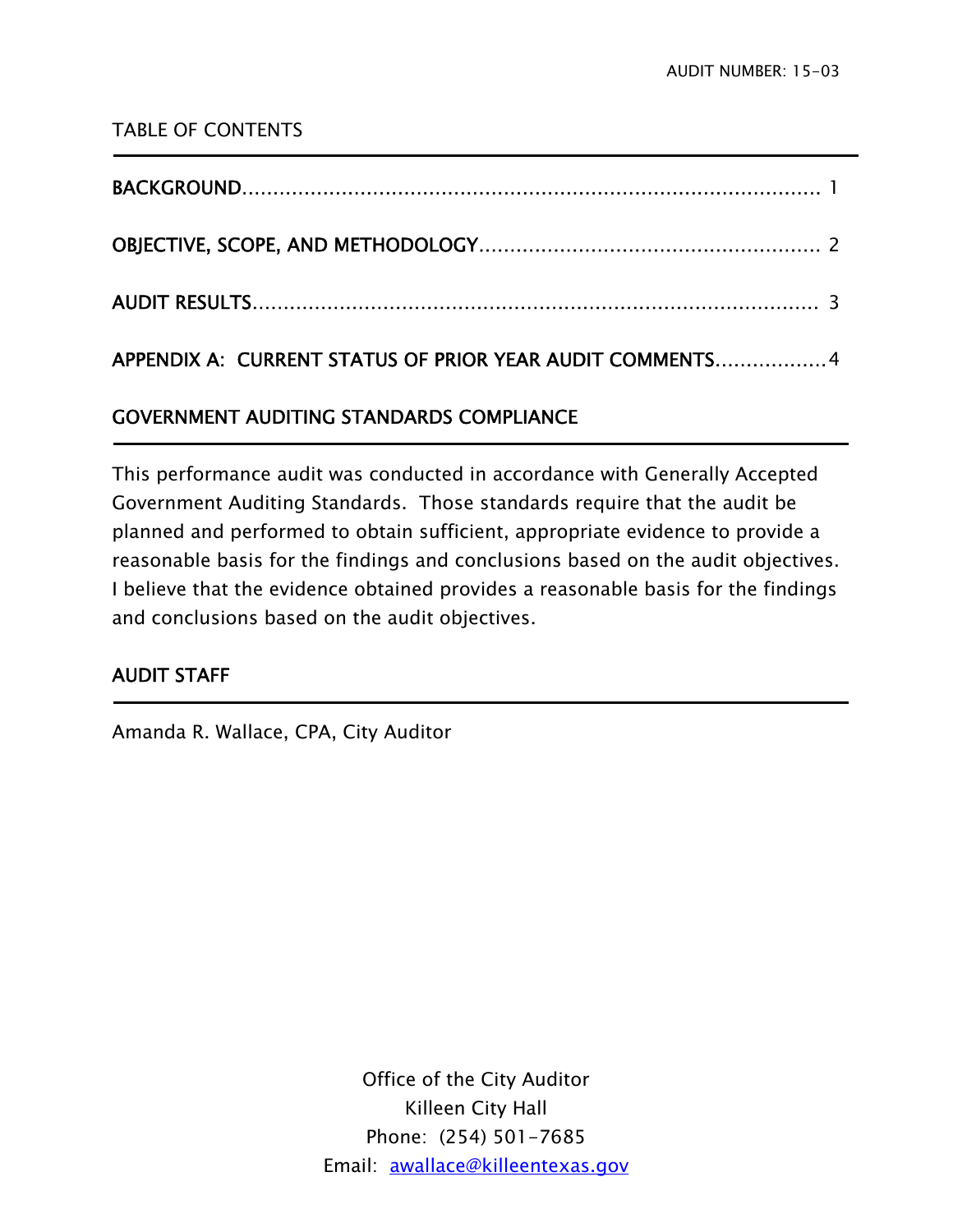## Confidential Expense Audit

#### Fiscal Year 2014



AUDIT REPORT **HIGHLIGHTS** 

#### Why This Audit Was **Conducted**

The confidential expense activity is audited on an annual basis because of the sensitive and volatile nature of maintaining large amounts of cash on hand.

#### What Was Recommended

There were no new findings noted. The statuses of the findings noted in the prior year audit are included.

Mayor and Council,

I am pleased to present this audit of the Killeen Police Department's Confidential Expense program.

#### BACKGROUND

The Police Department conducts covert operations, often dealing with narcotics enforcement. As an underlying principal in undercover investigations, it is necessary to use cash for many investigative expenses. Confidential expense cash is used for these purposes.

#### OBJECTIVE AND SCOPE

The objective of the audit was to determine whether the Killeen Police Department has adequate controls in place to safeguard the City's assets with regard to confidential expense activity, to determine whether confidential expense cash is used for authorized purposes, and to determine whether the confidential expense cash is managed and accounted for in accordance with authorized procedures.

#### WHAT WAS FOUND

The Police Department has shown improvement over the prior year audit. There were no new findings noted. The statuses of the findings noted in the prior year audit are included in this report.

I appreciate the cooperation and assistance I received from the Police Department staff during this audit.

angola P. Wallare

Amanda R. Wallace, City Auditor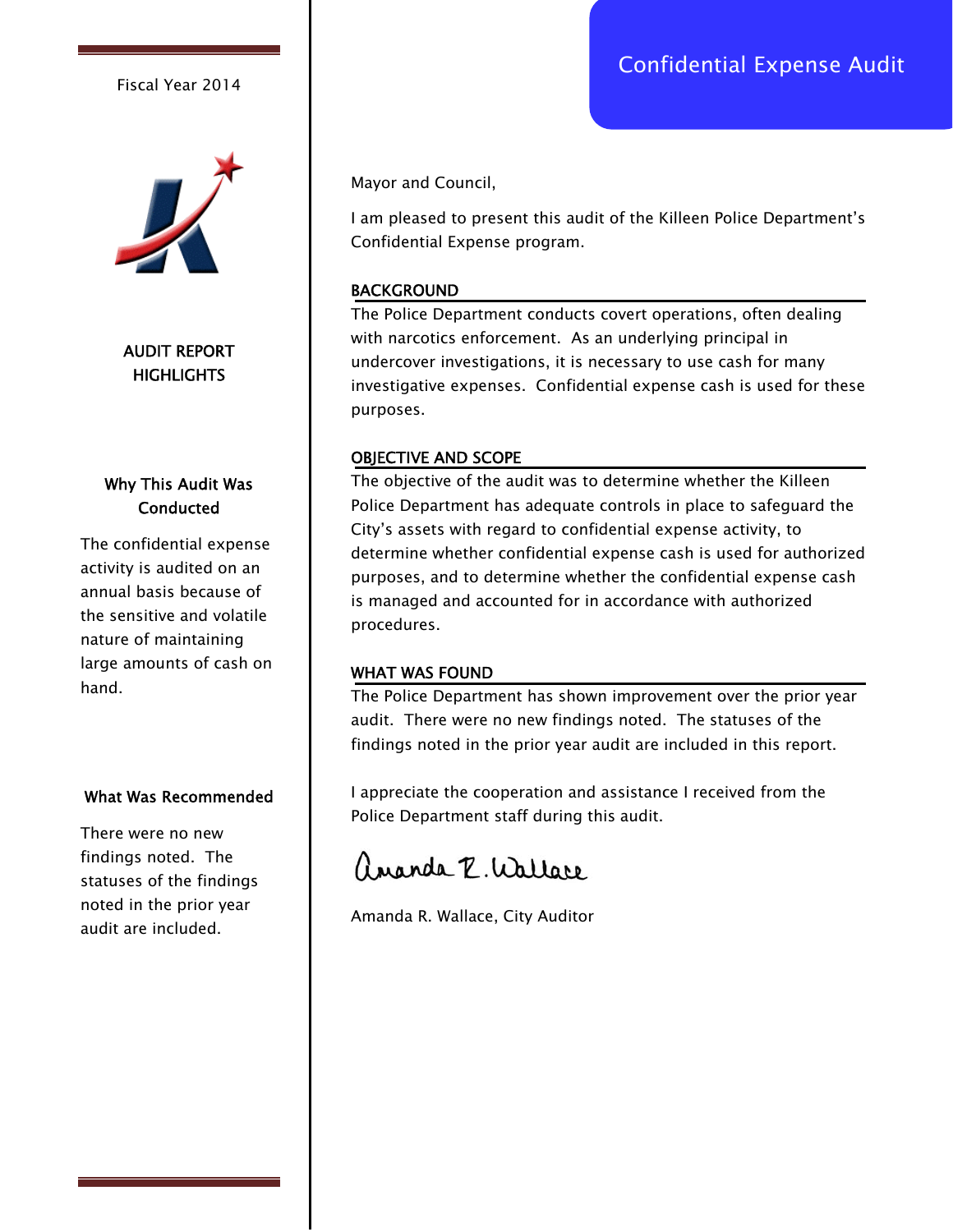#### BACKGROUND

j

The Special Investigations Division (SID) of the Killeen Police Department (KPD) conducts covert operations, often dealing with narcotics enforcement. As an underlying principal in undercover investigations, it is necessary to use cash for many investigative expenses. Confidential expense cash contributes to the operational needs of KPD's investigative activities with a budget of \$75,000 during FY2014. Availability of the funds aids in determining the existence of a crime, establishing identities of participants in crimes and furthering the investigations and prevention of crimes.

SID representatives request disbursements through the Finance Department from the confidential expense account and use that disbursement to replenish the confidential expense cash which is secured in a safe with limited access. This cash may be used only for official investigative purposes, which fall into one of the following three categories:

- 1. Purchase of Evidence The purchase of evidence and/or contraband such as narcotics and dangerous drugs, drug paraphernalia, stolen property, firearms, pornographic magazines and videotapes, illegal food stamps, etc. required to determine the existence of a crime or to establish the identity of a participant in a crime.
- 2. Purchase of Services The costs of an ongoing investigation to include, but not limited to, leasing an apartment, storage facilities, vehicles for undercover officer, setting up business fronts and P.O. boxes as necessary, or for the operational needs required for a particular investigation (i.e. meals, beverages, club cards, cover charges, entertainment and similar expenses for undercover purposes within reasonable limits.)
- 3. Informant Rewards Cash payments to confidential informants for performing a service (controlled buys, introduction of undercover officers, etc.) or for supplying specific information regarding matters that would be investigated by SID.

Detectives in need of cash to properly perform their investigative duties must submit a Confidential Fund Receipt (CFR) detailing the amount of the advance. The proper approvals must be obtained per the Standard Operating Procedures on the CFR, and each CFR is assigned a fund request number. Upon using the cash that was advanced to them, the detectives must report each expense on a CFR and include the fund request number on each. If there is cash leftover from the initial advance received, this amount must be returned prior to requesting more funds. Each cash return is reconciled with the corresponding CFRs to ensure that all funds are accounted for.

The SID Commander has the ultimate responsibility of maintaining the confidential funds account. The OCU Sergeant is designated as the person responsible for daily accounting and control of the funds. The balance of the fund account will be recorded on the fund ledger, which will be maintained in the OCU safe with the cash on hand.

1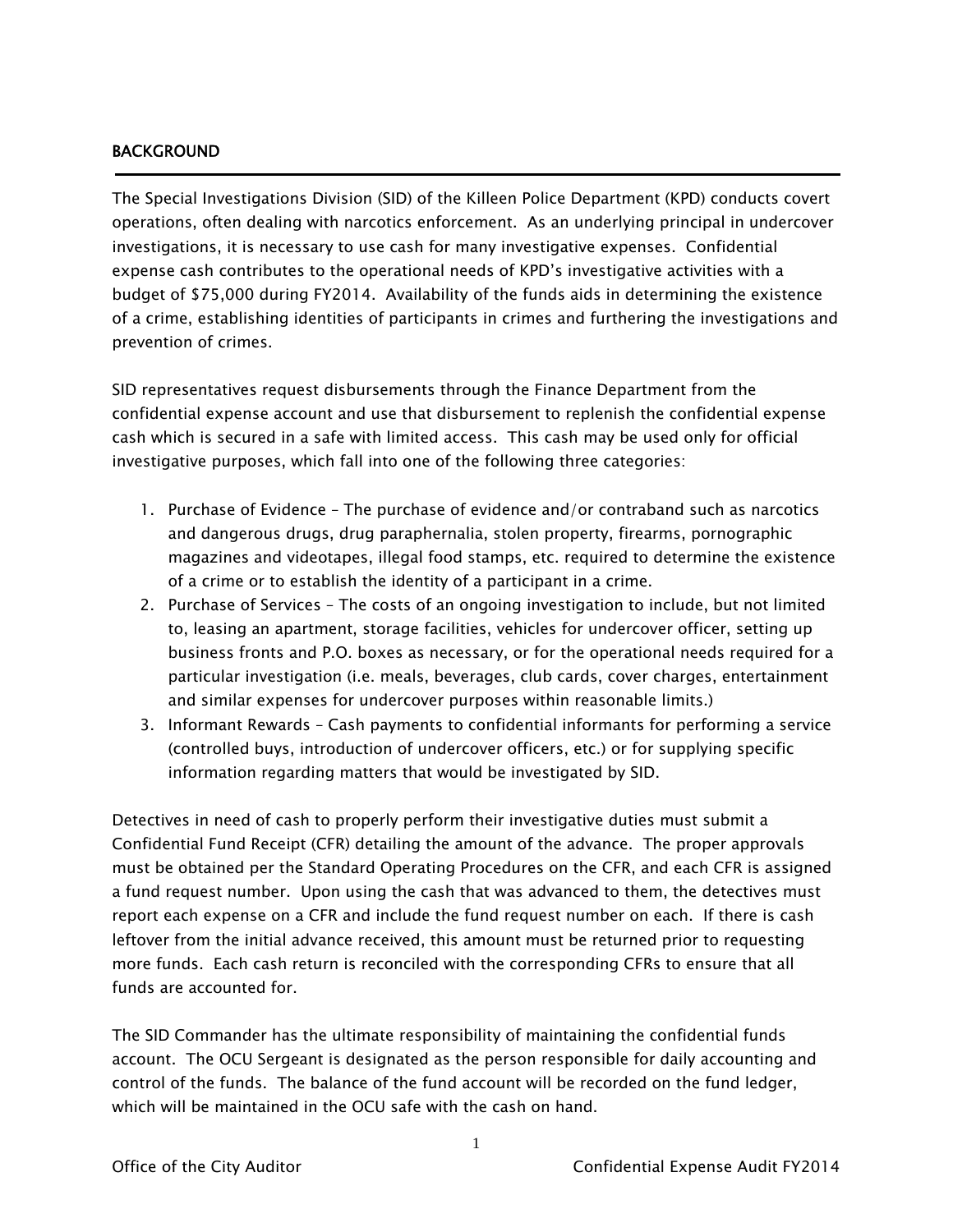#### OBJECTIVE, SCOPE, AND METHODOLOGY

The Confidential Expense Audit is conducted annually because of the sensitive and volatile nature of having large amounts of cash on hand. This audit was also included in the FY2015 Audit Plan, as presented to the City Council and the Audit Committee.

#### **Objective**

The objective of the audit was to determine whether KPD has adequate controls in place to safeguard the City's assets with regard to confidential expense activity, to determine whether confidential expense cash is used for authorized purposes, and to determine whether the confidential expense cash is managed and accounted for in accordance with authorized procedures.

#### Scope

The audit scope included confidential expense activity for the period October 2013 through September 2014.

#### Methodology

To accomplish the audit objective, the following steps were performed:

- Conducted interviews with KPD staff and obtained information on policies and procedures as well as staff responsibilities.
- Obtained and tested data from KPD as well as the Finance Department relating to confidential expense activity.
- Analyzed supporting documentation to determine whether the policies and procedures were adhered to.
- Analyzed policies and procedures to determine effectiveness.
- Considered fraud, waste, and abuse as related to the audit objective.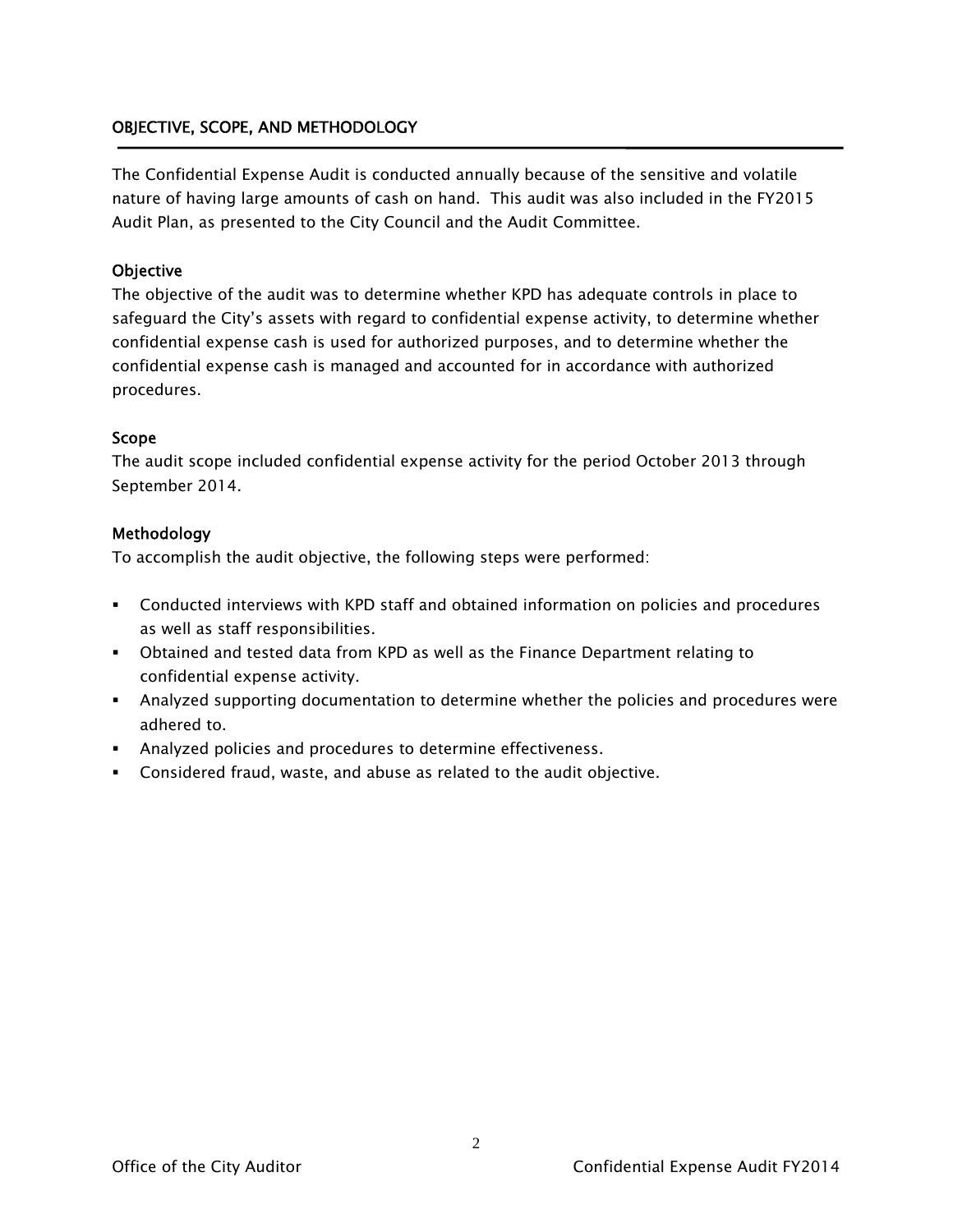#### AUDIT RESULTS

Ī

The Confidential Expense Fund ledger was reviewed extensively along with the documented Standard Operating Procedures (SOP) and the records provided by the Finance department. In reviewing these records with relation to the scope of the audit, there were no findings or recommendations.

The statuses of the three findings noted in the FY2013 audit report are included in Appendix A.